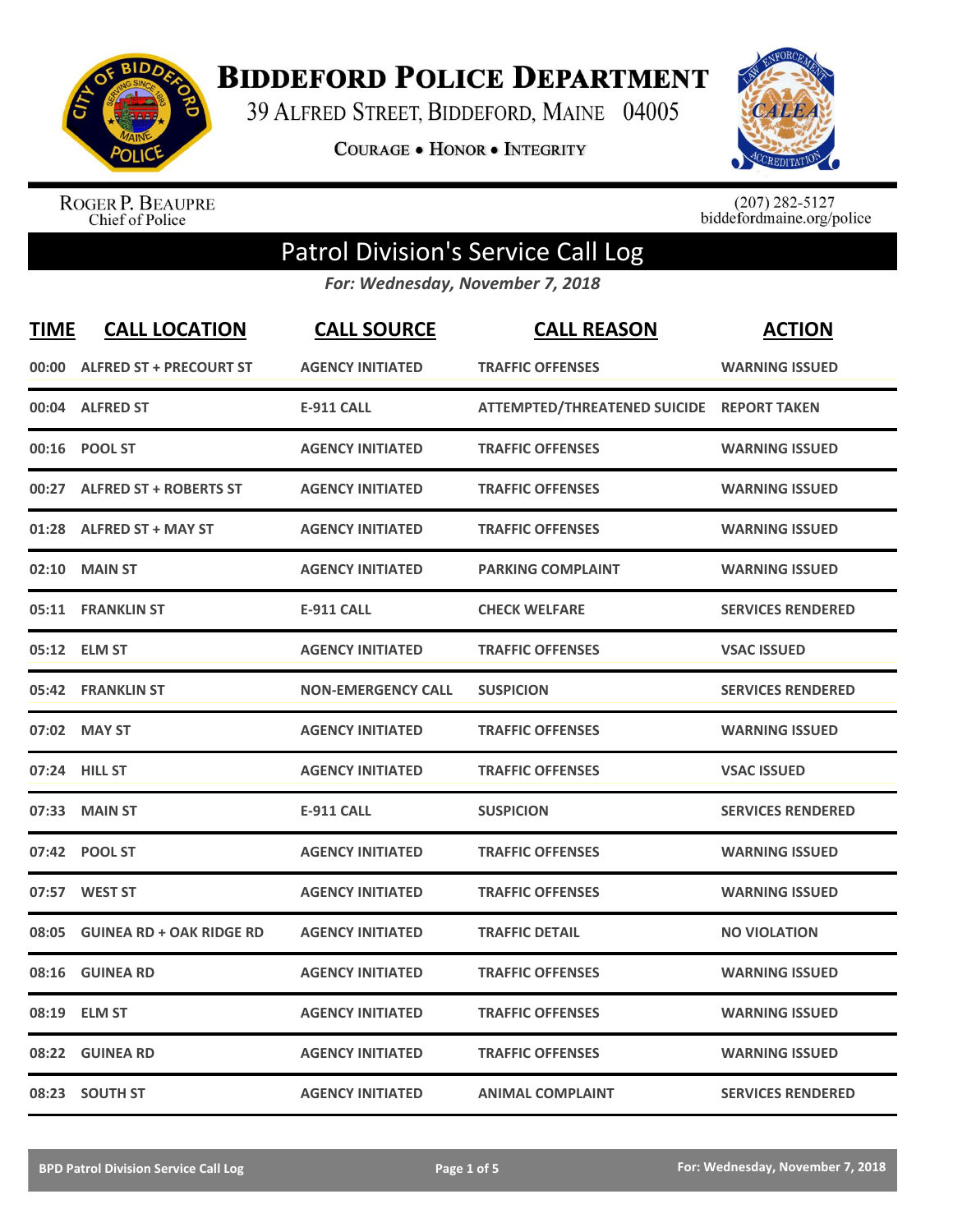| <b>TIME</b> | <b>CALL LOCATION</b>                                                               | <b>CALL SOURCE</b>        | <b>CALL REASON</b>                                 | <b>ACTION</b>            |
|-------------|------------------------------------------------------------------------------------|---------------------------|----------------------------------------------------|--------------------------|
|             | 08:30 PROSPECT ST                                                                  | <b>AGENCY INITIATED</b>   | <b>TRAFFIC OFFENSES</b>                            | <b>WARNING ISSUED</b>    |
|             | 08:30 ALFRED ST                                                                    | <b>WALK-IN AT STATION</b> | <b>COURT ORDERED CHECK IN</b>                      | <b>SERVICES RENDERED</b> |
|             | 08:36 TIGER WAY                                                                    | <b>AGENCY INITIATED</b>   | <b>DRUG</b>                                        | <b>REPORT TAKEN</b>      |
|             | 08:41 POOL ST                                                                      | <b>AGENCY INITIATED</b>   | <b>TRAFFIC OFFENSES</b>                            | <b>VSAC ISSUED</b>       |
|             | 08:53 POOL ST                                                                      | <b>AGENCY INITIATED</b>   | <b>TRAFFIC OFFENSES</b>                            | <b>WARNING ISSUED</b>    |
|             | 08:58 ELM ST + HOOPER ST                                                           | <b>AGENCY INITIATED</b>   | <b>TRAFFIC OFFENSES</b>                            | <b>WARNING ISSUED</b>    |
|             | 09:02 MAIN ST                                                                      | <b>NON-EMERGENCY CALL</b> | <b>CRIMINAL MISCHIEF</b>                           | <b>REPORT TAKEN</b>      |
|             | 09:07 POOL ST                                                                      | <b>AGENCY INITIATED</b>   | <b>TRAFFIC OFFENSES</b>                            | <b>WARNING ISSUED</b>    |
|             | 09:13 POOL ST                                                                      | <b>AGENCY INITIATED</b>   | <b>TRAFFIC OFFENSES</b>                            | <b>WARNING ISSUED</b>    |
|             | 09:14 WEST MYRTLE ST                                                               | <b>NON-EMERGENCY CALL</b> | <b>DOMESTIC COMPLAINTS</b>                         | <b>REPORT TAKEN</b>      |
|             | 09:30 RIVER RD                                                                     | <b>AGENCY INITIATED</b>   | PRO-ACTIVE DV RESPONSE TEAM                        | <b>NO VIOLATION</b>      |
|             | 09:32 WASHINGTON ST                                                                | <b>E-911 CALL</b>         | 911 MISUSE                                         | <b>NEGATIVE CONTACT</b>  |
|             | 09:50 ALFRED ST                                                                    | <b>AGENCY INITIATED</b>   | <b>TRAFFIC OFFENSES</b>                            | <b>WARNING ISSUED</b>    |
|             | 10:01 MAIN ST                                                                      | <b>AGENCY INITIATED</b>   | <b>TRAFFIC OFFENSES</b>                            | <b>WARNING ISSUED</b>    |
|             | 10:16 WEST COLE RD                                                                 | <b>WALK-IN AT STATION</b> | <b>THEFT</b>                                       | <b>REPORT TAKEN</b>      |
|             | 10:43 BARRA RD                                                                     | <b>AGENCY INITIATED</b>   | <b>SUSPICION</b>                                   | <b>SERVICES RENDERED</b> |
|             | 10:52 HILL ST                                                                      | <b>AGENCY INITIATED</b>   | <b>TRAFFIC OFFENSES</b>                            | <b>WARNING ISSUED</b>    |
|             | 10:52 WELLSPRING RD + ALFRED ST                                                    | <b>AGENCY INITIATED</b>   | <b>TRAFFIC OFFENSES</b>                            | <b>WARNING ISSUED</b>    |
|             | 11:10 ALFRED ST                                                                    | <b>WALK-IN AT STATION</b> | <b>COURT ORDERED CHECK IN</b>                      | <b>SERVICES RENDERED</b> |
|             | 11:14 HILL ST                                                                      | <b>AGENCY INITIATED</b>   | <b>TRAFFIC OFFENSES</b>                            | <b>WARNING ISSUED</b>    |
|             | 11:19 MAPLEWOOD AVE<br>OFFENDER: JUVENILE - T  AGE: 15  RESIDENT OF: BIDDEFORD, ME | <b>AGENCY INITIATED</b>   | <b>ASSAULT</b>                                     | <b>CITATION ISSUED</b>   |
|             | CHARGE: ASSAULT                                                                    |                           |                                                    |                          |
|             | 11:23 WEST ST                                                                      | <b>AGENCY INITIATED</b>   | <b>TRAFFIC OFFENSES</b>                            | <b>VSAC ISSUED</b>       |
|             | 11:23 ALFRED ST                                                                    | <b>NON-EMERGENCY CALL</b> | ATTEMPTED/THREATENED SUICIDE TRANSPORT TO HOSPITAL |                          |
|             | 11:39 WEST MYRTLE ST + ALFRED ST                                                   | <b>AGENCY INITIATED</b>   | <b>TRAFFIC OFFENSES</b>                            | <b>VSAC ISSUED</b>       |
|             | 11:42 ALFRED ST                                                                    | <b>NON-EMERGENCY CALL</b> | <b>ARTICLES LOST/FOUND</b>                         | <b>REPORT TAKEN</b>      |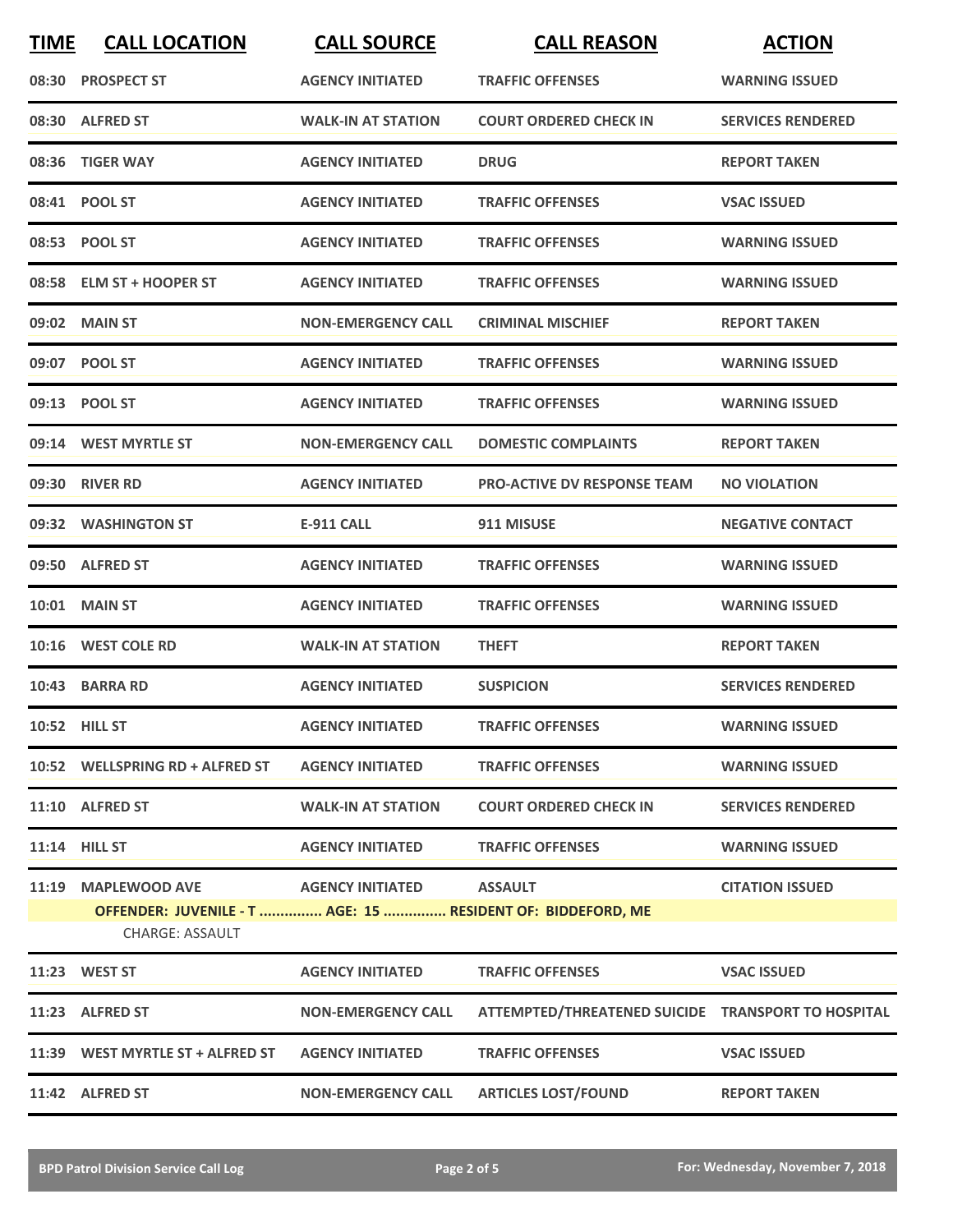| <b>TIME</b>                                                                                             | <b>CALL LOCATION</b>         | <b>CALL SOURCE</b>        | <b>CALL REASON</b>                        | <b>ACTION</b>                |
|---------------------------------------------------------------------------------------------------------|------------------------------|---------------------------|-------------------------------------------|------------------------------|
|                                                                                                         | 11:48 HILL ST                | <b>E-911 CALL</b>         | 911 MISUSE                                | <b>SERVICES RENDERED</b>     |
|                                                                                                         | 11:52 SKY HARBOR DR          | <b>WALK-IN AT STATION</b> | <b>VIOL PROTECTION FROM ABUSE</b>         | <b>REPORT TAKEN</b>          |
|                                                                                                         | 12:01 WEST ST                | <b>AGENCY INITIATED</b>   | <b>TRAFFIC OFFENSES</b>                   | <b>WARNING ISSUED</b>        |
|                                                                                                         | 12:10 ALFRED ST              | <b>NON-EMERGENCY CALL</b> | <b>SUSPICION</b>                          | <b>REPORT TAKEN</b>          |
|                                                                                                         | 12:11 PROSPECT ST            | <b>AGENCY INITIATED</b>   | <b>TRAFFIC OFFENSES</b>                   | <b>VSAC ISSUED</b>           |
|                                                                                                         | 12:40 TIGER WAY              | <b>NON-EMERGENCY CALL</b> | <b>THEFT</b>                              | <b>REPORT TAKEN</b>          |
|                                                                                                         | 12:41 ALFRED ST              | <b>WALK-IN AT STATION</b> | <b>COURT ORDERED CHECK IN</b>             | <b>SERVICES RENDERED</b>     |
|                                                                                                         | 12:59 WASHINGTON ST          | <b>NON-EMERGENCY CALL</b> | <b>PARKING COMPLAINT</b>                  | <b>VEHICLE TOWED</b>         |
|                                                                                                         | 13:08 HILL ST                | <b>NON-EMERGENCY CALL</b> | <b>ANIMAL COMPLAINT</b>                   | <b>GONE ON ARRIVAL</b>       |
| 13:20                                                                                                   | <b>WENTWORTH ST</b>          | <b>AGENCY INITIATED</b>   | <b>PAPERWORK</b>                          | <b>PAPERWORK NOT SERVED</b>  |
|                                                                                                         | 13:31 ALFRED ST              | <b>WALK-IN AT STATION</b> | <b>COURT ORDERED CHECK IN</b>             | <b>SERVICES RENDERED</b>     |
|                                                                                                         | 13:35 BIDDEFORD GATEWAY CTR  | <b>NON-EMERGENCY CALL</b> | <b>ARTICLES LOST/FOUND</b>                | <b>SERVICES RENDERED</b>     |
|                                                                                                         | 13:38 ELM ST                 | <b>AGENCY INITIATED</b>   | <b>PAPERWORK</b>                          | <b>PAPERWORK SERVED</b>      |
|                                                                                                         | 13:38 BENSON RD              | <b>AGENCY INITIATED</b>   | <b>ANIMAL COMPLAINT</b>                   | <b>SERVICES RENDERED</b>     |
|                                                                                                         | 13:51 CHERRY LN              | <b>NON-EMERGENCY CALL</b> | <b>DISTURBANCE / NOISE</b>                | <b>REPORT TAKEN</b>          |
|                                                                                                         | 13:57 COTE CIR               | <b>AGENCY INITIATED</b>   | ATTEMPTED/THREATENED SUICIDE REPORT TAKEN |                              |
|                                                                                                         | 13:59 ALFRED ST              | <b>WALK-IN AT STATION</b> | <b>COURT ORDERED CHECK IN</b>             | <b>SERVICES RENDERED</b>     |
|                                                                                                         | 14:05 CLIFFORD ST + JUDGE ST | <b>AGENCY INITIATED</b>   | <b>TRAFFIC OFFENSES</b>                   | <b>VSAC ISSUED</b>           |
|                                                                                                         | 14:22 ALFRED ST              | <b>NON-EMERGENCY CALL</b> | <b>MESSAGE DELIVERY</b>                   | <b>SERVICES RENDERED</b>     |
|                                                                                                         | 14:38 DUPONT AVE             | <b>NON-EMERGENCY CALL</b> | <b>PARKING COMPLAINT</b>                  | <b>NO VIOLATION</b>          |
|                                                                                                         | 14:39 GRANITE ST             | <b>AGENCY INITIATED</b>   | <b>DEBRIS IN ROADWAY.</b>                 | <b>REFERRED OTHER AGENCY</b> |
|                                                                                                         | 14:41 VALERIE CIR            | <b>NON-EMERGENCY CALL</b> | <b>DISTURBANCE / NOISE</b>                | <b>CIVIL COMPLAINT</b>       |
|                                                                                                         | 15:02 ALFRED ST              | <b>WALK-IN AT STATION</b> | <b>COURT ORDERED CHECK IN</b>             | <b>NO VIOLATION</b>          |
|                                                                                                         | <b>15:24 YORK ST</b>         | <b>NON-EMERGENCY CALL</b> | <b>WARRANT ARREST</b>                     | <b>ARREST(S) MADE</b>        |
| OFFENDER: DEVIN MICHAEL OUELLETTE  AGE: 23  RESIDENT OF: BIDDEFORD, ME<br><b>CHARGE: WARRANT ARREST</b> |                              |                           |                                           |                              |
|                                                                                                         | 15:28 FOSS ST                | <b>AGENCY INITIATED</b>   | <b>PRO-ACTIVE DV RESPONSE TEAM</b>        | <b>NO VIOLATION</b>          |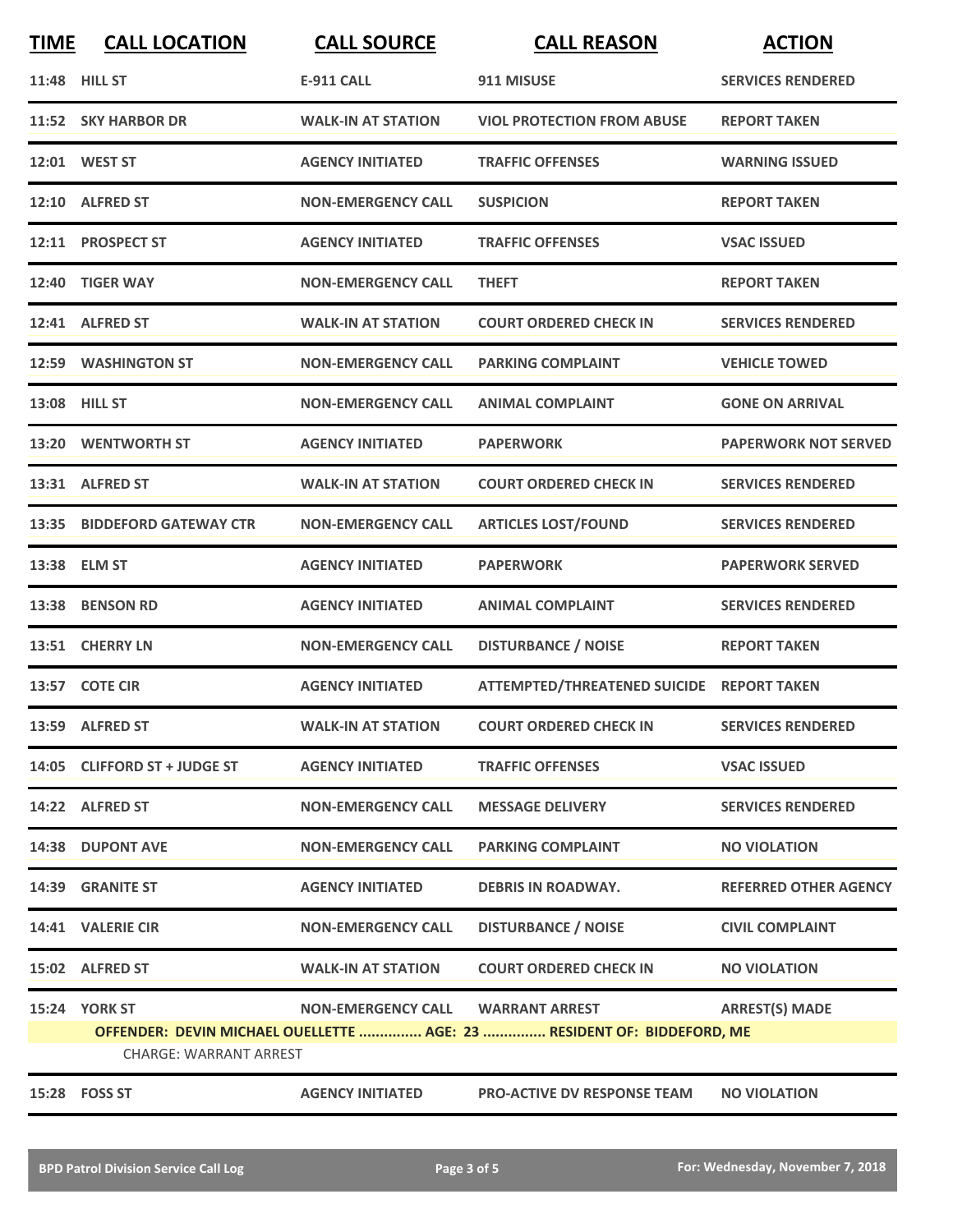| <b>TIME</b>  | <b>CALL LOCATION</b>                                                    | <b>CALL SOURCE</b>        | <b>CALL REASON</b>                                                                                | <b>ACTION</b>             |
|--------------|-------------------------------------------------------------------------|---------------------------|---------------------------------------------------------------------------------------------------|---------------------------|
| 15:42        | <b>PIERSONS LN</b>                                                      | <b>AGENCY INITIATED</b>   | <b>PRO-ACTIVE DV RESPONSE TEAM</b>                                                                | <b>NO VIOLATION</b>       |
| 15:44        | <b>POOL ST</b>                                                          | <b>NON-EMERGENCY CALL</b> | <b>FRAUD (INSUFFICIENT FUNDS)</b>                                                                 | <b>SERVICES RENDERED</b>  |
| 15:56        | <b>BACON ST + HILL ST</b>                                               | <b>AGENCY INITIATED</b>   | <b>WARRANT ARREST</b><br>OFFENDER: COREY ALLEN WRIGHT  AGE: 30  RESIDENT OF: BIDDEFORD, ME        | <b>ARREST(S) MADE</b>     |
|              | <b>CHARGE: ASSAULT ON AN OFFICER</b><br><b>CHARGE: WARRANT ARREST</b>   |                           |                                                                                                   |                           |
|              | 16:11 ALFRED ST                                                         | <b>WALK-IN AT STATION</b> | <b>COURT ORDERED CHECK IN</b>                                                                     | <b>SERVICES RENDERED</b>  |
| 16:51        | <b>MASON ST</b>                                                         | <b>NON-EMERGENCY CALL</b> | <b>CIVIL COMPLAINT</b>                                                                            | <b>SERVICES RENDERED</b>  |
| 17:10 ELM ST |                                                                         | <b>E-911 CALL</b>         | <b>WARRANT ARREST</b>                                                                             | <b>ARREST(S) MADE</b>     |
|              | <b>CHARGE: WARRANT ARREST</b>                                           |                           | OFFENDER: DENISE MONICA RUEL  AGE: 50  RESIDENT OF: BIDDEFORD, ME                                 |                           |
|              | 17:25 SOUTH ST                                                          | <b>NON-EMERGENCY CALL</b> | <b>CIVIL COMPLAINT</b>                                                                            | <b>SERVICES RENDERED</b>  |
|              | <b>18:01 YORK ST</b>                                                    | <b>NON-EMERGENCY CALL</b> | <b>DISTURBANCE / NOISE</b>                                                                        | <b>SERVICES RENDERED</b>  |
| 18:12        | <b>MOUNTAIN RD + BOULDER WAY E-911 CALL</b>                             |                           | <b>DISTURBANCE / NOISE</b>                                                                        | <b>SERVICES RENDERED</b>  |
| 18:46        | <b>EASTVIEW CT</b>                                                      | <b>NON-EMERGENCY CALL</b> | <b>CIVIL COMPLAINT</b>                                                                            | <b>CIVIL COMPLAINT</b>    |
| 19:26        | <b>BIRCH ST</b>                                                         | <b>WALK-IN AT STATION</b> | <b>CIVIL COMPLAINT</b>                                                                            | <b>CIVIL COMPLAINT</b>    |
| 19:41        | <b>MEDICAL CENTER DR</b>                                                | <b>NON-EMERGENCY CALL</b> | <b>WARRANT ARREST</b><br>OFFENDER: ELIZABETH CATANIA FECTEAU  AGE: 26  RESIDENT OF: BIDDEFORD, ME | <b>ARREST(S) MADE</b>     |
|              | CHARGE: VIOLATING CONDITION OF RELEASE<br><b>CHARGE: WARRANT ARREST</b> |                           |                                                                                                   |                           |
|              | 19:49 GOVE ST                                                           | <b>E-911 CALL</b>         | 911 MISUSE                                                                                        | <b>WARNING ISSUED</b>     |
|              | 20:52 MAIN ST + JEFFERSON ST                                            | <b>AGENCY INITIATED</b>   | <b>BICYCLE VIOLATION</b>                                                                          | <b>WARNING ISSUED</b>     |
|              | 20:54 WESTERN AVE                                                       | <b>E-911 CALL</b>         | 911 MISUSE                                                                                        | <b>WARNING ISSUED</b>     |
| 21:19        | <b>SPRUCE ST</b>                                                        | <b>AGENCY INITIATED</b>   | <b>TRAFFIC OFFENSES</b>                                                                           | <b>WARNING ISSUED</b>     |
|              | 21:21 HILL ST + BACON ST                                                | <b>NON-EMERGENCY CALL</b> | <b>MOTOR VEHICLE THEFT</b>                                                                        | <b>SERVICES RENDERED</b>  |
| 21:34        | <b>MAIN ST</b>                                                          | <b>AGENCY INITIATED</b>   | <b>WARRANT ARREST</b>                                                                             | <b>NO ACTION REQUIRED</b> |
|              | 21:52 BANKS LN                                                          | <b>E-911 CALL</b>         | <b>CHECK WELFARE</b>                                                                              | <b>SERVICES RENDERED</b>  |
|              | <b>22:03 GRANITE POINT RD</b>                                           | <b>AGENCY INITIATED</b>   | <b>PARKING COMPLAINT</b>                                                                          | <b>NO VIOLATION</b>       |
|              | 22:04 CUTTS ST                                                          | <b>E-911 CALL</b>         | <b>DISTURBANCE / NOISE</b>                                                                        | <b>WARNING ISSUED</b>     |
| 22:27        | <b>MAIN ST + ADAMS ST</b>                                               | <b>AGENCY INITIATED</b>   | <b>TRAFFIC OFFENSES</b>                                                                           | <b>WARNING ISSUED</b>     |